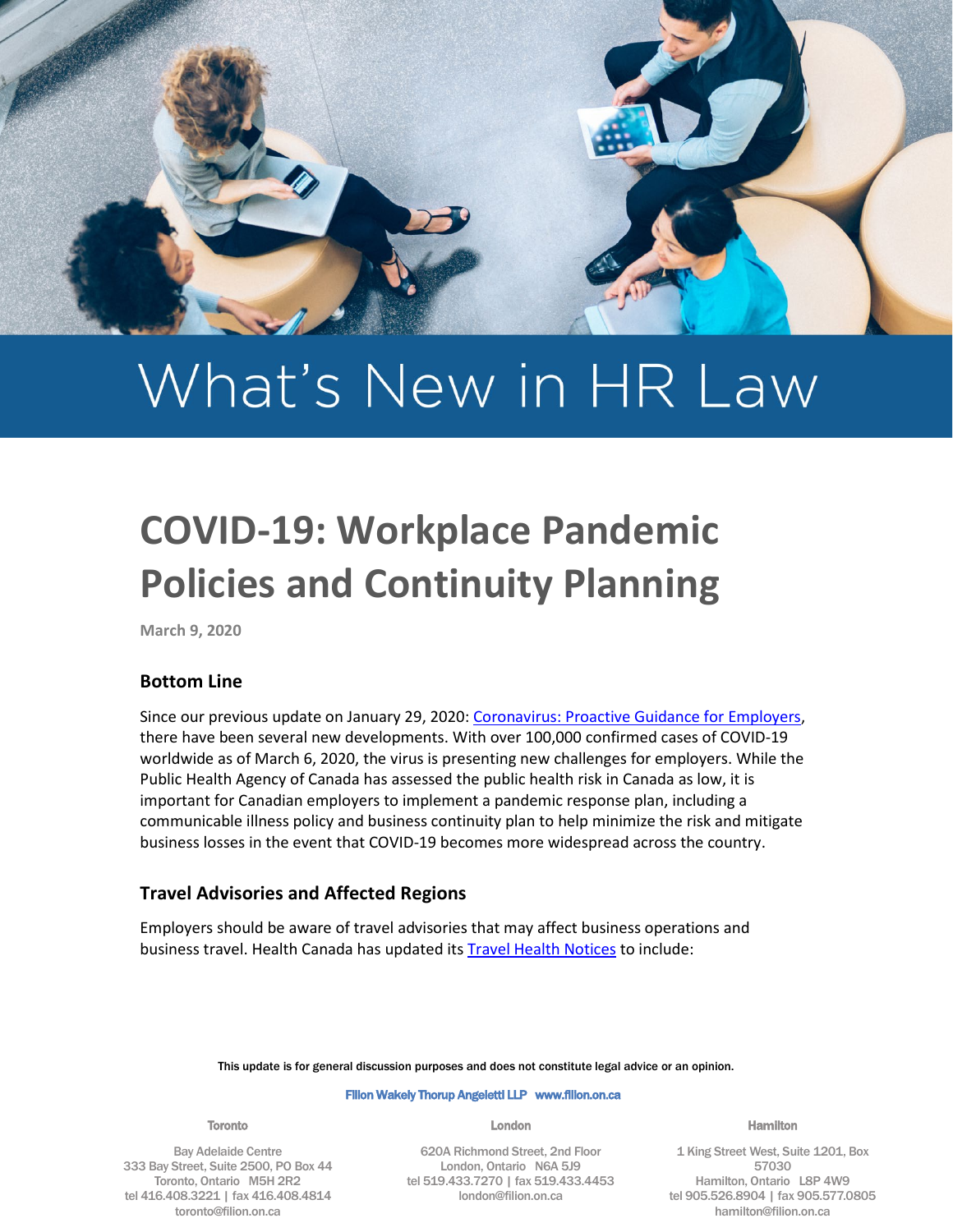- China
- Hong Kong
- Iran
- Japan
- Italy
- Singapore
- South Korea

# **Communication is Key**

Employers and employees should stay updated on reliable sources of information about COVID-19, including the [World Health Organization,](https://www.who.int/) [Health Canada](https://www.canada.ca/en/health-canada.html) an[d Ontario Health.](https://www.ontariohealth.ca/) Employers should ensure that there is clear communication outlining how they will respond in the event of a more widespread pandemic in the region(s) in which they operate.

It is also a good idea to remind employees of the employer's commitment to providing a safe and healthy workplace, and how each employee has a role to play in contributing to that commitment. This includes:

- staying away from the workplace when employees (or someone close to them) are displaying flu-like symptoms;
- washing their hands often with soap and water where available, or an alcohol-based hand sanitizer;
- covering their mouth when coughing or sneezing, but not with their bare hand;
- avoiding touching their face, and especially their eyes, nose mouth and ears; and
- avoiding contact with individuals who are displaying flu-like symptoms.

Employers should also remind employees of the resources available to them if they develop an illness, such as COVID-19, including:

- leaves of absence under the applicable legislation, employment contract and/or collective agreement;
- financial entitlements under the *Employment Insurance Act* and the *Workplace Safety and Insurance Act*.

Subject to any workplace policy or collective agreement stating otherwise, time off as a result of illness or quarantine can be unpaid.

There have been numerous reports in the media of individuals experiencing racism and harassment as a result of the COVID-19 outbreak. Employers should be aware of their obligations under the relevant occupational health and safety legislation and human rights legislation to maintain a discrimination and harassment-free workplace. In particular, employers should take every reasonable precaution in the circumstances to prevent workplace harassment and discrimination on the basis of race, ancestry, place of origin, colour and/or ethnic origin. Employers should consider monitoring the workplace to ensure that fear surrounding COVID-19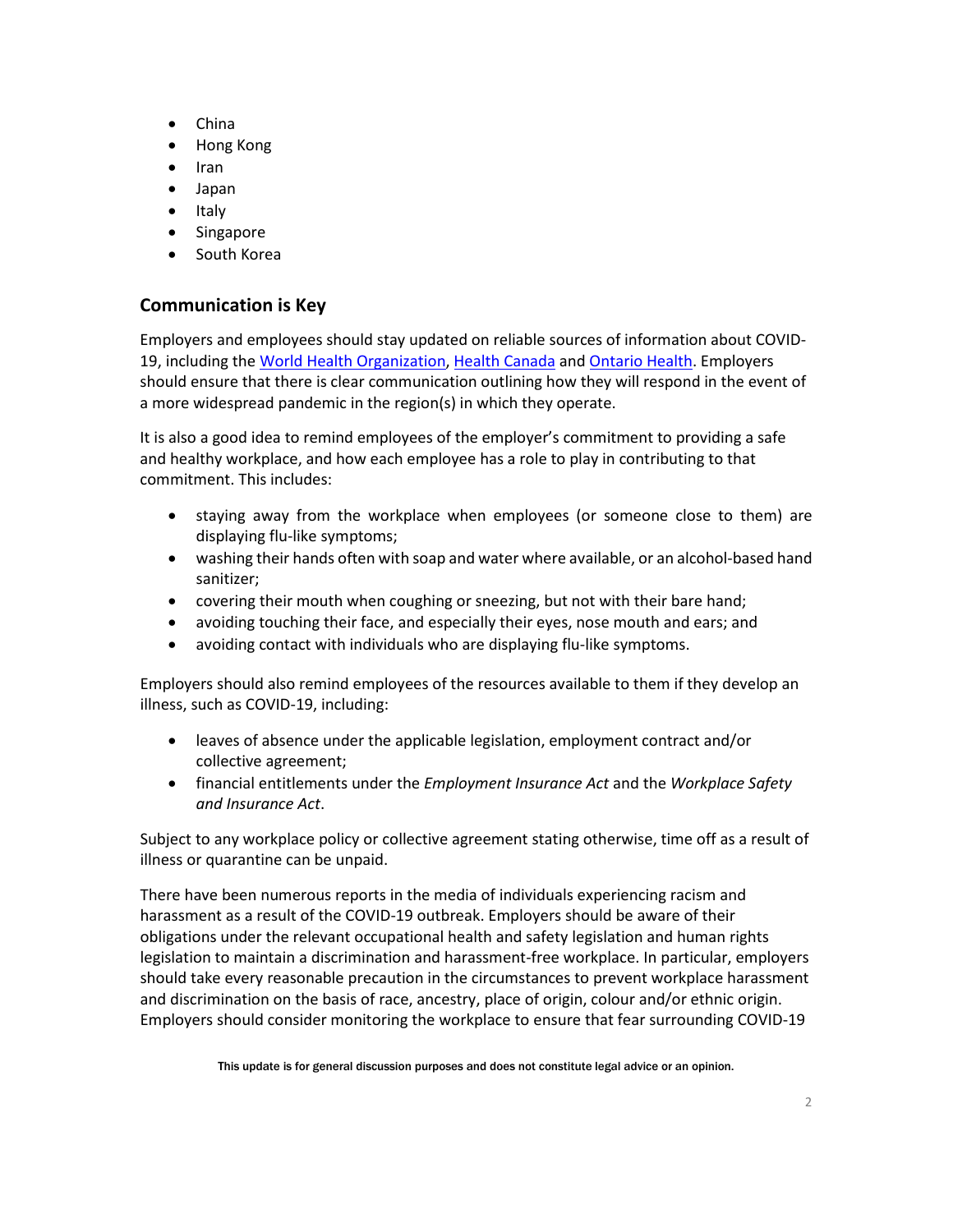does not give rise to harassment based on these grounds, and remind employees that any such behaviour will not be tolerated.

Check out our [previous update](https://filion.on.ca/insights/coronavirus-proactive-guidance-for-employers/) for a detailed discussion of various employee entitlements, and important human rights and occupational health and safety considerations.

#### **Communicable Illness Policy**

As part of an employer's pandemic response plan, now is a good time develop a communicable illness policy, or review an existing policy. The communicable illness policy should include:

- sources of reliable information about public health;
- notification procedures for employees if they (or someone close to them) have travelled to a region subject to a Travel Health Notice;
- notification procedures for employees if they (or someone close to them) are presenting flu-like symptoms;
- a requirement that employees stay home and/or away from the workplace in the event that they suspect they have contracted or been exposed to a communicable disease or infection;
- a requirement that employees seek appropriate medical treatment (and comply with any medical recommendations) in the event that they suspect they have contracted or been exposed to a communicable disease or infection;
- an outline of employee entitlements to leaves of absence under relevant legislation, employment contracts and/or collective agreements; and
- an outline of how the employer will address business travel and non-essential meetings during a pandemic.

It is important that these policies are drafted with the employer's obligations under the relevant human rights legislation and occupational health and safety legislation in mind.

While employers and employees may wish to impose quarantines on employees returning from an area under Travel Health Notice, it is important to remember that the risk to Canadians, at present, is still considered by health authorities to be low and, further, that Travel Health Notices are not government directives or authorizations for the imposition of workplace quarantines.

Careful consideration, and a contextual assessment of the employer's workplace, should be undertaken before implementing any workplace requirement. Context will play a key role in determining the appropriate response under any communicable illness policy. An employer's response should keep in mind the nature of the work environment and the degree of interaction that employees have with others including coworkers, the public, suppliers and/or clients. An employer operating in the health care sector and providing care to vulnerable persons will necessarily respond to risk factors differently than an employer operating in an office setting where workers have limited interaction with others. A reasonable and proportionate response, in keeping with any government issued directives and legal obligations, is key.

This update is for general discussion purposes and does not constitute legal advice or an opinion.